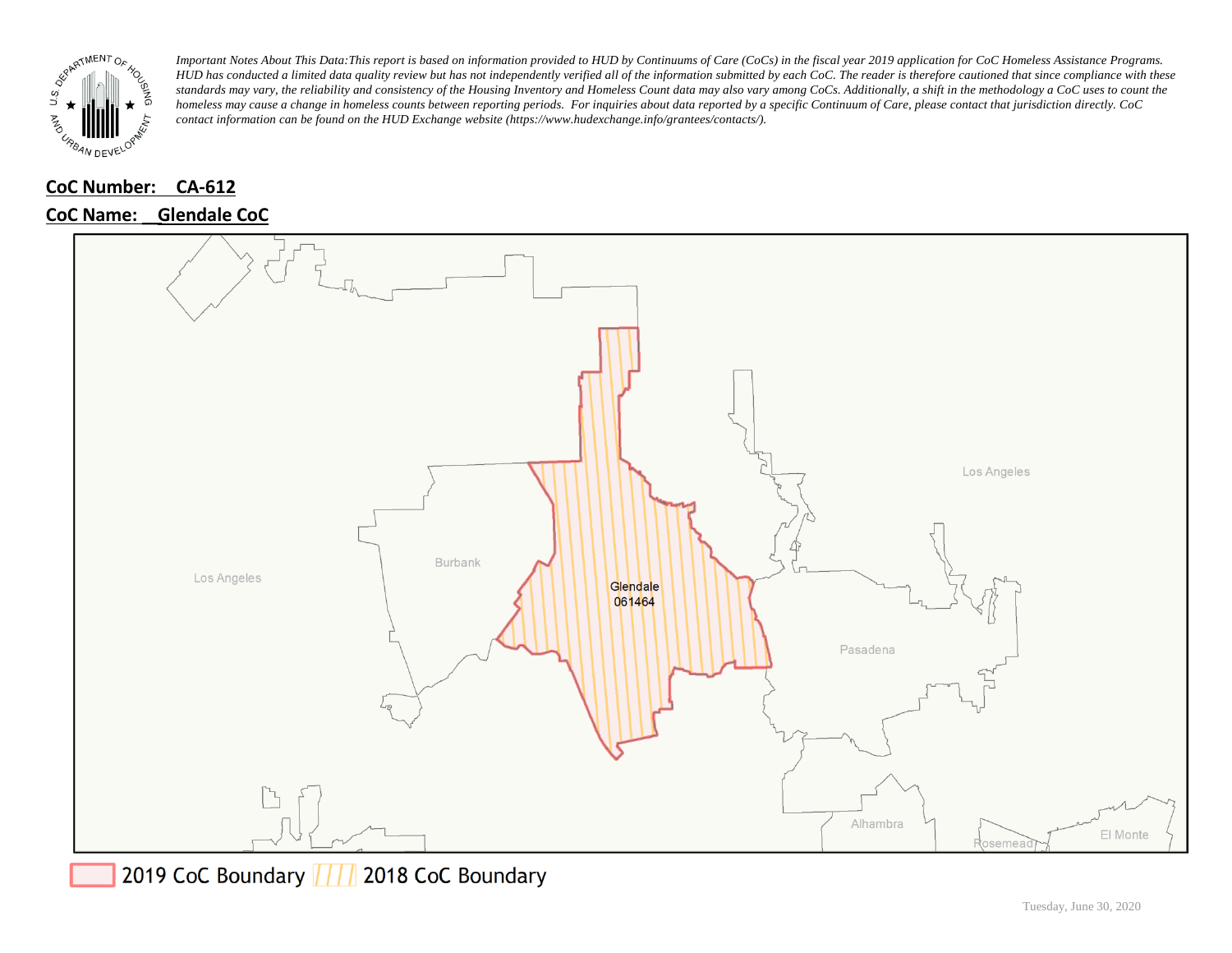

# **CoC Number: CA-612 CoC Name: \_\_ Glendale CoC**

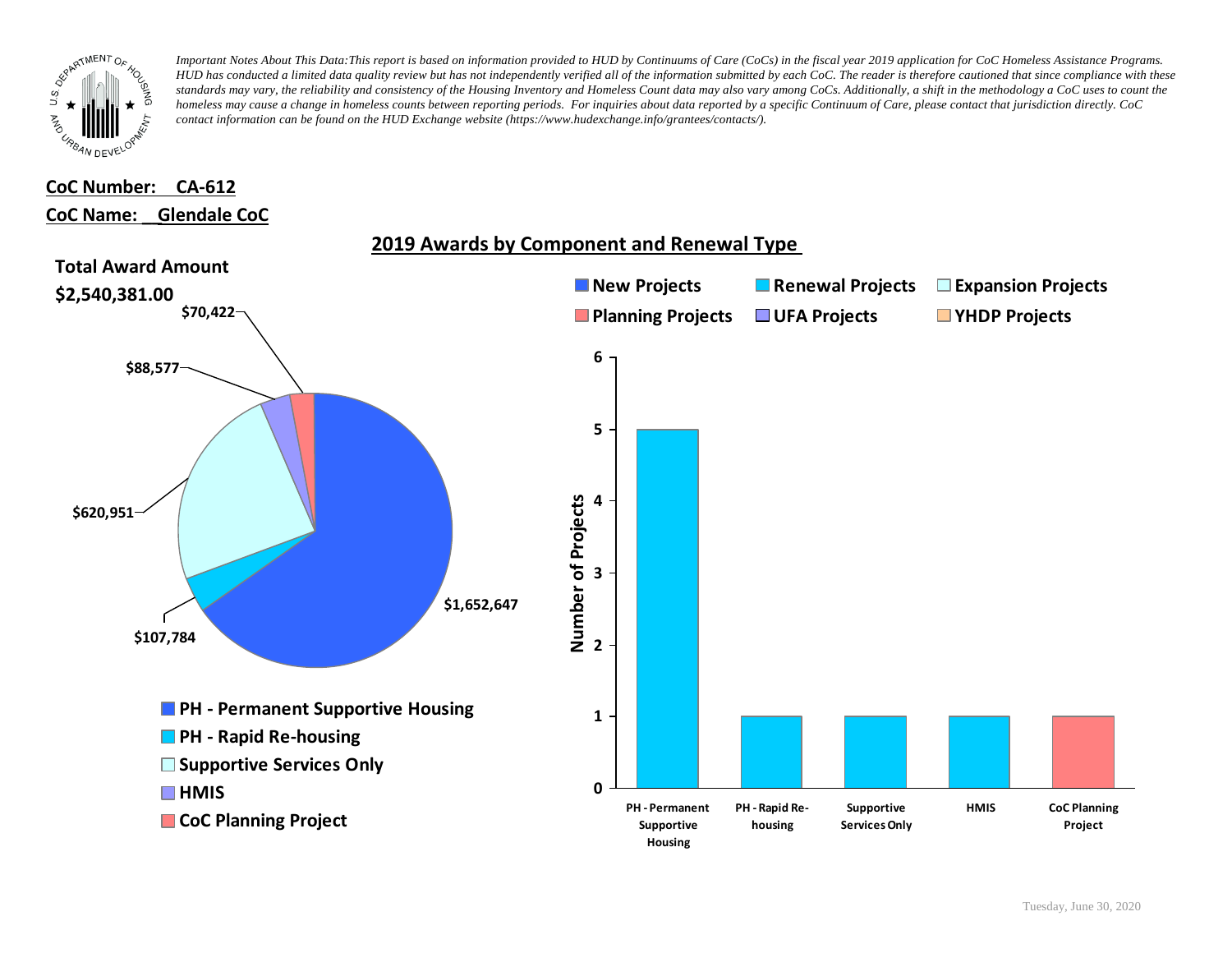

## **CoC Number: CA-612 CoC Name: \_\_ Glendale CoC**



#### **2019 Housing Inventory Summarized by Target Population and Bed Type**

<sup>1</sup> Adult & Child Beds refer to beds for households with one adult (age 18 or older) and at least one child (under the age of 18).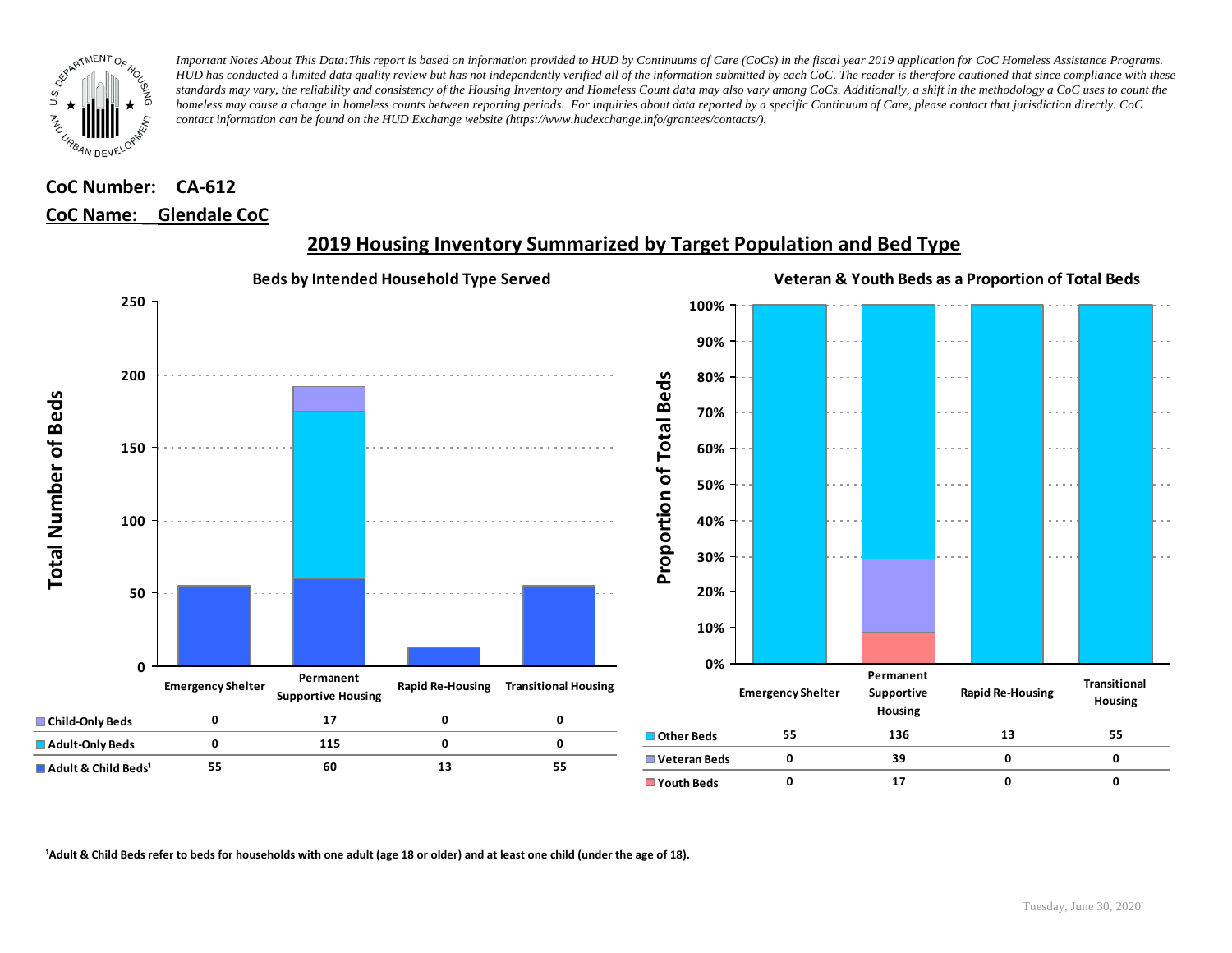

# **CoC Number: CA-612 CoC Name: \_\_ Glendale CoC**

# **2019 Point in Time Count Summarized by Household Type**



\* Safe Haven programs are included in the Transitional Housing category.

¹This category includes single adults, adult couples with no children, and groups of adults. ²This category includes households with one adult and at least one child under age 18.

³This category includes persons under age 18, including children in one-child households, adolescent parents and their children, adolescent siblings, or other household configurations composed only of children.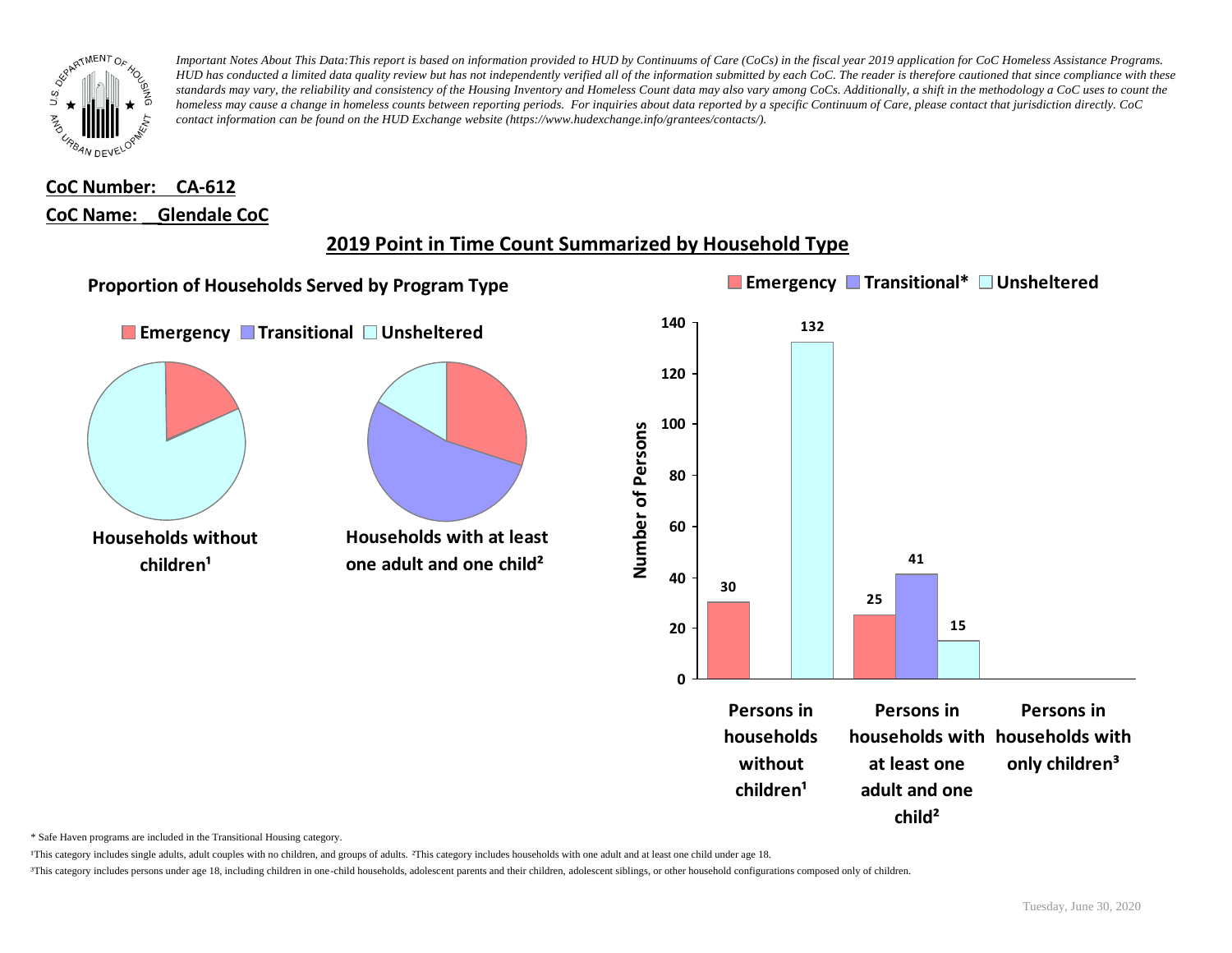

# **CoC Number: CA-612 CoC Name: \_\_ Glendale CoC**



### **2019 Point-In-Time Count Proportion of Persons in each Age Group by Household Type**

\* Safe Haven programs are included in the Transitional Housing category.

¹This category includes single adults, adult couples with no children, and groups of adults. ²This category includes households with one adult and at least one child under age 18.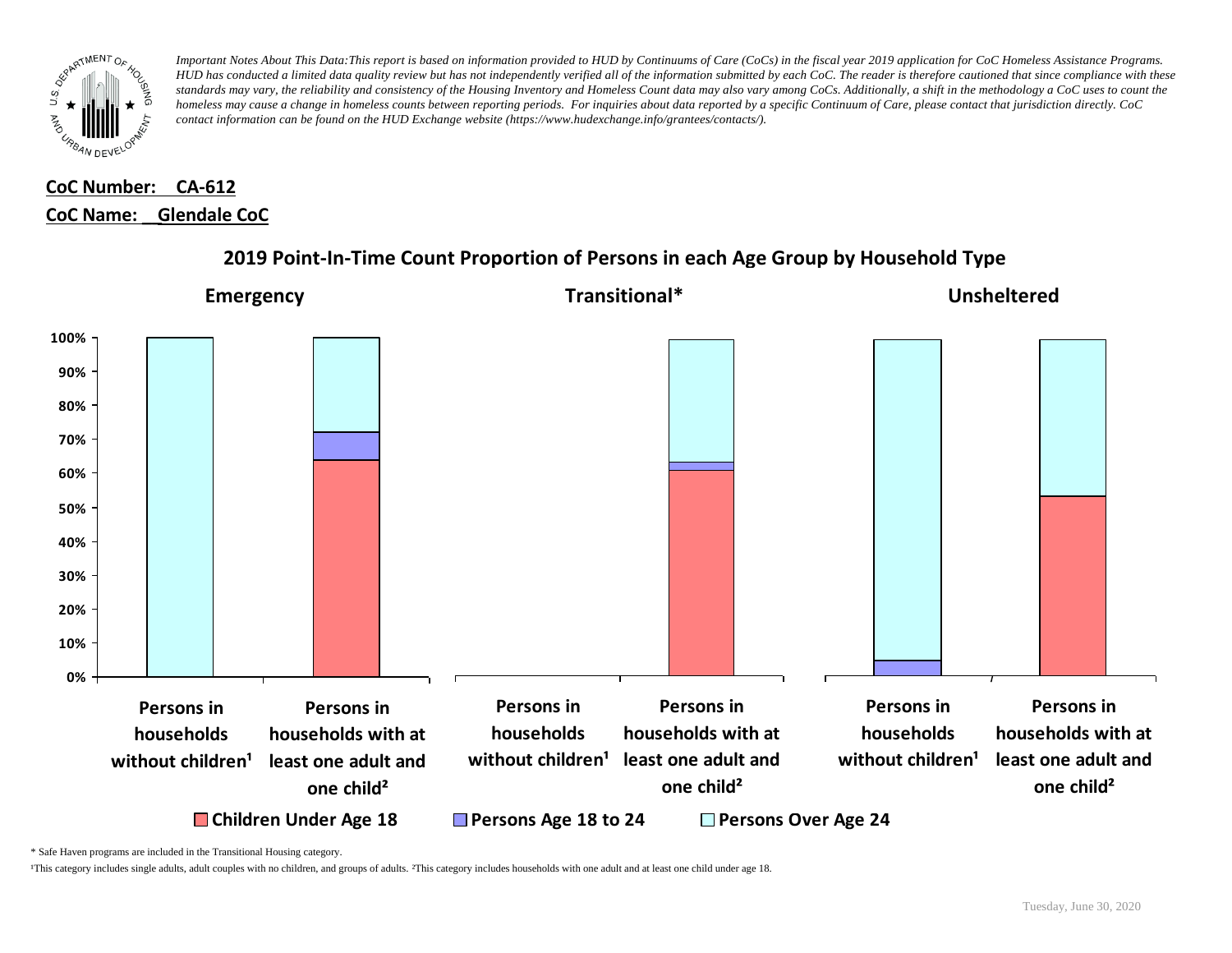

# **CoC Number: CA-612**

## **CoC Name: \_\_ Glendale CoC**



#### **2019 Point in Time Count Summarized by Chronically Homeless by Household Type**

\* Safe Haven programs are included in the Transitional Housing category.

¹This category includes single adults, adult couples with no children, and groups of adults. ²This category includes households with one adult and at least one child under age 18.

³This category includes persons under age 18, including children in one -child households, adolescent parents and their children, adolescent siblings, or other household configurations composed only of children.